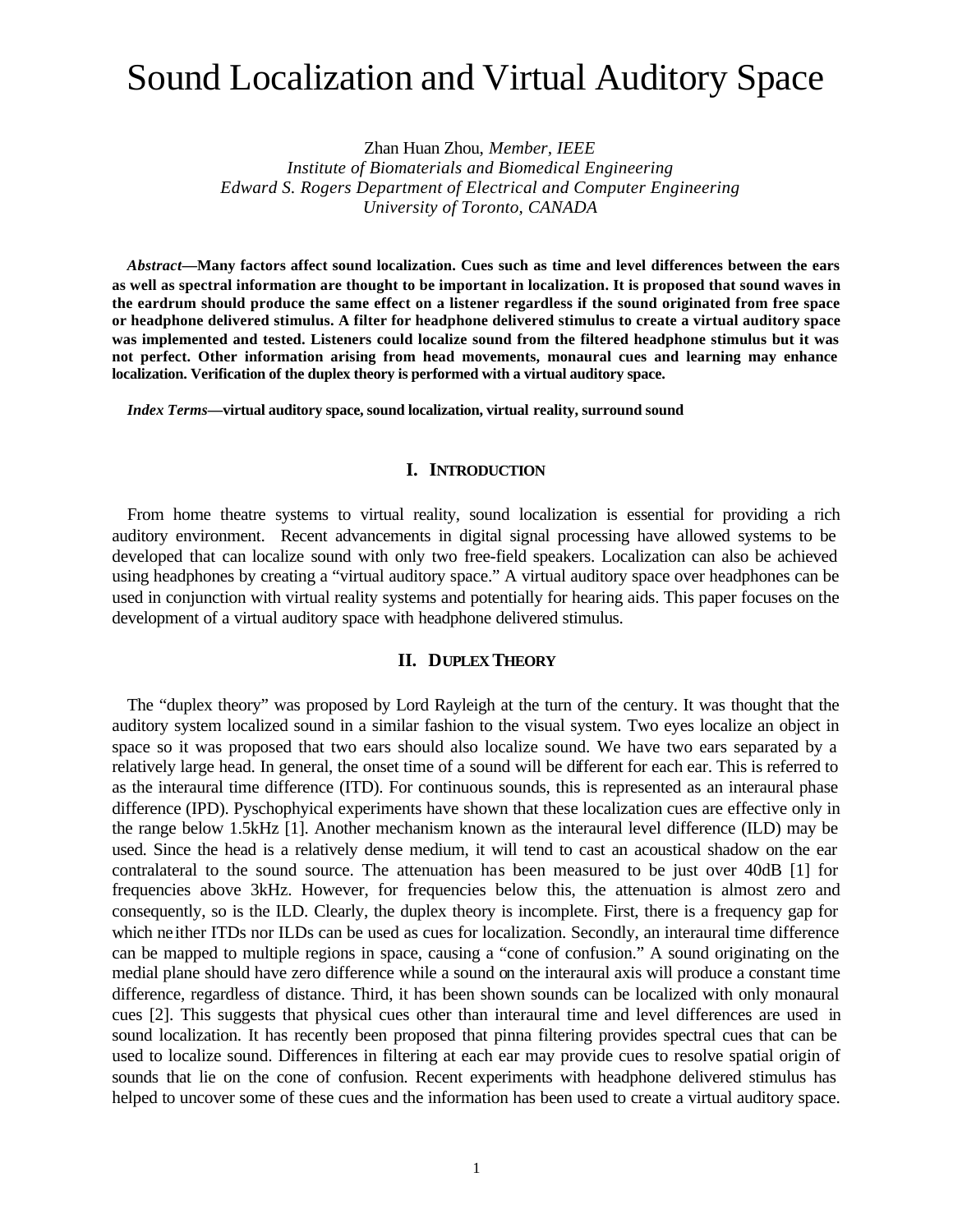#### **III. HEAD-RELATED TRANSFER FUNCTION**

# *A. Theoretical Derivation*

A basic assumption in the creation of a virtual auditory space is that if the acoustical waveforms present at a listener's eardrums are the same under headphones as in free field, then the listener's experience should also be the same [3]. Since it is proposed that pinna filtering provides spectral cues for sound localization, linear systems analysis in the frequency domain with Fourier transforms is typically used to generate a "Free-Field-to-Eardrum Transfer Function" (FETF), also known as a "Head-Related Transfer Function" (HRTF). The terms are used interchangeable in the literature, however, HRTF is the common term used in the context of psychophysics and thus will be used for the remainder of this paper.

Typically, sounds generated from headphones appear to originate from within the head. In the virtual auditory space, the headphones should be able to "externalize" the sound. Using the HRTF, sounds can be spatially positioned using the technique described below (adapted from [3]).

Let  $x_i(t)$  represent and electrical signal driving a loudspeaker and  $y_i(t)$  represent the signal received by a microphone inside the listener's eardrum. Similarly, let  $x<sub>2</sub>(t)$  represent the electrical signal driving a headphone and  $y_2(t)$  represent the microphone response to the signal. The goal of the virtual auditory space is to choose  $x_2(t)$  such that  $y_2(t) = y_1(t)$ . Applying the Fourier transform to these signals, we come up with the following two equations:

$$
Y_1 = X_1 LFM, \text{ and } \tag{1}
$$
\n
$$
Y_2 = X_2 HM, \tag{2}
$$

where *L* is the transfer function of the loudspeaker in the free field, *F* is the HRTF, *M* is the microphone transfer function, and *H* is the headphone-to-eardrum transfer function. Setting  $Y_1 = Y_2$ , and solving for  $X_2$ yields

$$
X_2 = X_1 L F/H. \tag{3}
$$

By observation, the desired transfer function is

$$
T = LF/H.
$$
\n<sup>(4)</sup>

Therefore, theoretically, if  $x<sub>1</sub>(t)$  is passed through this filter and the resulting  $x<sub>2</sub>(t)$  is played on the headphones, it should produce the same signal at the eardrum. Since the filter applies only to a single ear, another one must be derived for the other ear. This process is repeated for many places in the virtual environment to create an array of head-related transfer functions for each position to be recreated.

# *B. Practical Derivation*

To obtain the head-related transfer function, a microphone is placed in the listener's eardrum such that it captures direction dependent effects and avoid the effects of standing-wave nulls at high frequencies. In the experiment by Wightman & Kistler [3], they generated head-related transfer functions from 144 distinct sound sources on a spherical surface. The stimulus was a broadband signal having spectral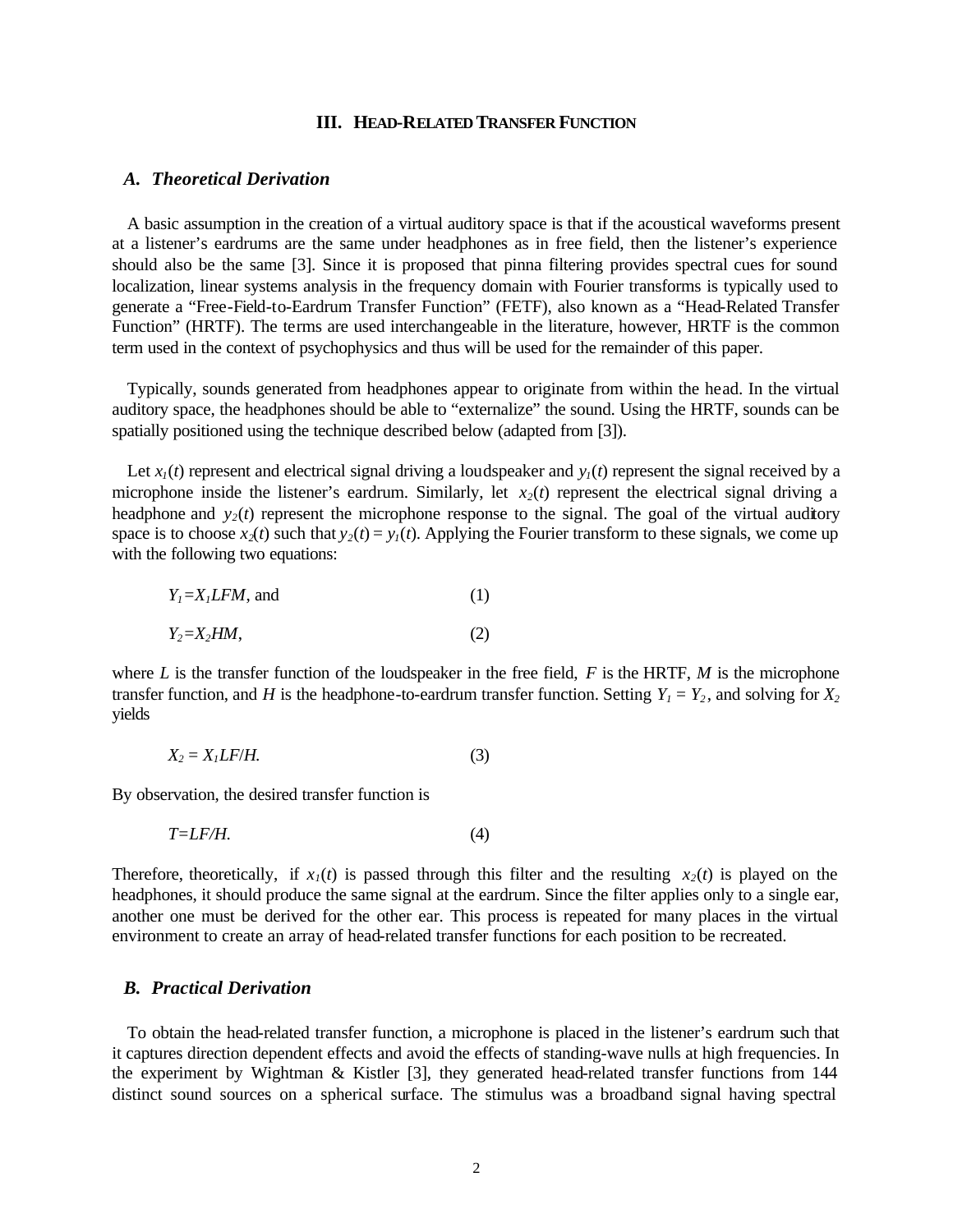components from 200Hz to 14kHz with a duration of 20.48ms. The subject was instructed to hold their head still. A similar stimulus was output to the headphones. The frequency domain representation of the signals was obtained using a fast-Fourier transform. Since the experiment used the same stimulus  $(X_1 =$ *X*<sub>2</sub>), dividing equation (1) by (2) results in the desired transfer function,  $Y_1/Y_2 = LF/M = T$ .

#### *C. Quantitative Verification*

Verification of the model is first done by measuring the "acoustical correctness" of the headphone delivered signal, that is, the sound wave in the ear canal generated from the headphones is the same as that produced from a free field loudspeaker. This was done by measuring an HRTF from a free field loudspeaker. A special FIR filter was constructed from this HRTF with a transfer function *F*/*H*. Using the impulse response of this filter as the input to the headphones, all the terms should cancel, except for the HRTF thus the Fourier transform of the recorded signal should exactly equal the HRTF obtained from the free field loudspeaker. This experiment was performed for four different source positions. Remarkably, the measured HRTF from the headphones varied only 1-2dB and 10° in phase from the HRTF from that generated by the free field loudspeaker [3]. The most important result is that the error was independent of source position.

## *D. Psychophysical Verification*

Although the acoustical correctness criteria described above is a quantitative measure of the effectiveness of the procedure, only psychophysical results can verify that the headphone stimulus produces the effect of a localized sound.

In an anechoic chamber, listeners were blindfolded and asked to identify the apparent location of a noise burst generated from an array of free-field loudspeakers while holding their head still as a control. Next, the test was repeated, except that the noise burst was delivered over headphones. The noise burst was filtered using the listener's personalized HRTF. The listener was again asked to identify the apparent location of the sound. Figure 1 shows the result of the experiment for two subjects. A straight line with a slope of one represents the ideal response. It is evident that in both the free field and headphone case, the listeners can judge azimuth reasonably well, while there is a slight confusion in determining elevation. In general, it appears that precision is greatest on the side (azimuth of  $\pm 90^\circ$ ), slightly poorer in front, and poorest at high elevations in the rear [4]. The data also indicates that the correlation between target and response position is lower for the headphone condition and is more pronounced in source elevation. From these results, it is clear that that headphone does not capture all aspects of free-field hearing.



**Figure 1 Comparison of localization in free-field and virtual auditory space for two subjects**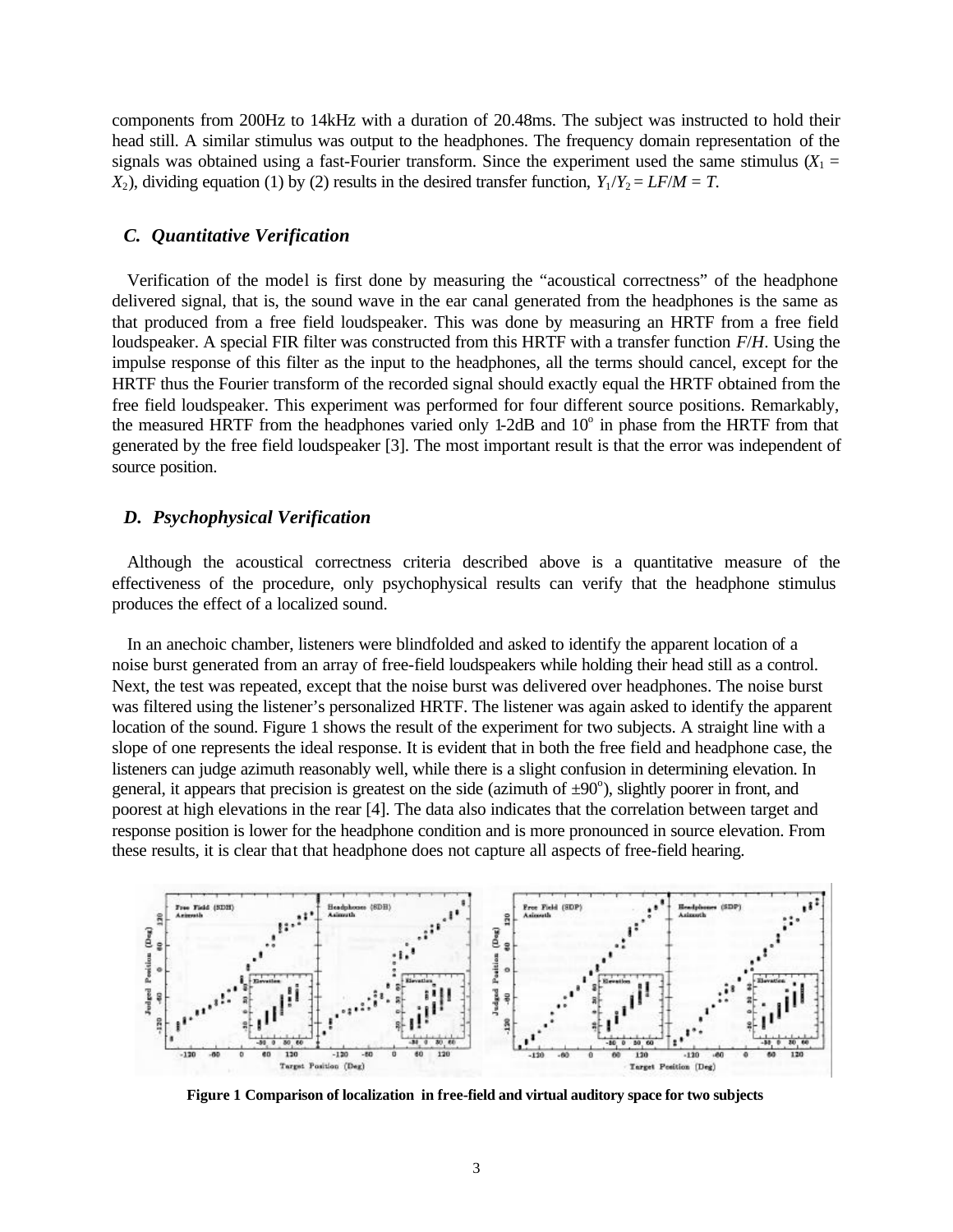### *E. Discussion*

The psychophysical experiment validated that headphone delivered stimulus can provide the effect of a free field source. However, it does not capture the entire essence of the free field, especially in reproducing elevation effects. Although subjects were instructed to keep their head still in the free-field condition, subtle movements may have contributed cues to source localization. Head movements have no effect with headphone stimulus and thus may account for poor resolution of elevation in this case.

The experiment was conducted in a very specialized environment that is not experienced in the world at large. Stimulus was delivered in an anechoic room with a single sound source of known spectral content. In reality, there are many sound sources of unknown spectral content. Also, head movements are thought to provide localization cues while movements were restricted in this experiment. Perhaps the most important difference from the real world is the lack of auxiliary sensory data, especially visual feedback. Obviously, headphones cannot deliver all this information and thus are limited strictly to auditory cues.

One severe limitation is that the HRTF for headphone delivered stimulus must be individualized for the listener. It is not known whether a generic HRTF can be developed for commercial use. It is viable for applications not requiring many users, such as aviation training.

# **IV. OTHER LOCALIZATION CUES**

#### *A. Monaural Cues*

A popular method of verifying the validity of the duplex theory is the study of monaural cues [5]. Typically, experiments were conducted by occluding one ear with putty. However, the effectiveness of such methods is questionable [2]. It has been shown that some sound energy is conducted through bones to the occluded ear. Although the attenuation is about 45 dB [6], the occluded ear will still detect residual sound energy, thus true monauralization is not achieved.

Using headphone delivered stimuli, Wightman & Kistler achieve almost true monauralization. Using head-related transfer functions, Wightman & Kistler delivered sounds from a virtual auditory space via headphones with one side disconnected. Their results were surprising. They found that localization was almost non-existent in the monaural virtual source condition [2]. However, although the sounds could not be localized, listeners reported that the sounds appeared to have an external origin.

Further experiments with free-field speakers indicated that monaural spectral cues are important for front-back and up-down perception. In this case, stimuli of a fixed spectrum was delivered to a listener. However, when the spectrum was randomized, the ability to resolve front-back and up-down disappeared. This suggests that *a priori* knowledge of spectral cues is important for deconvolution in monaural conditions since localization was still present in binaural conditions.

These experiments confirm that we process monaural cues, however, the spectrum of the sound must be known *a priori* for correct localization.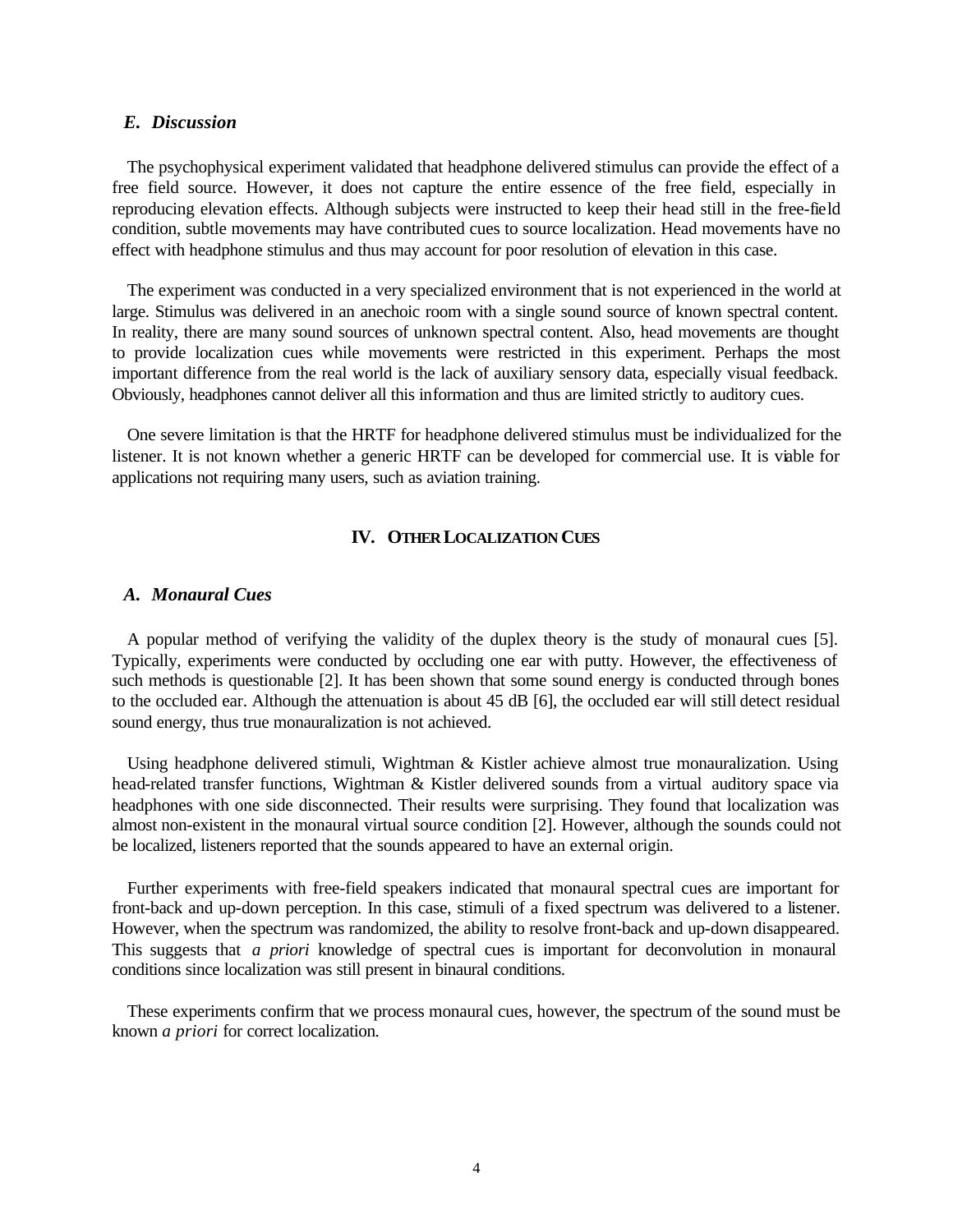#### *B. Head and Source Movement*

A very natural response to localize a sound is a slight head movement. It is proposed that the slight shifts in auditory cues allow the brain to accurately localize a sound source. In sound localization experiments, the most common confusion experienced by listeners is front-back ambiguity. Slight head movements by the listener almost always resolves such ambiguities [7]. Wightman & Kistler tested this in a virtual auditory space. Using head tracking hardware, headphone stimulus was filtered to simulate a stationary sound source when a user moved his head. They found that even with headphone stimulus, front-back ambiguities disappeared with head movements.

In a secondary experiment, listeners were asked to keep their head still as the experimenters moved the apparent location of the source in the virtual space. To their surprise, they found that there were still a large number of front-back confusions. A third experiment was conducted similar to the previous one, but this time the listener was in control over movement of the source. In this case, front-back ambiguities once again disappeared.

Once again, this experiment demonstrates the importance of *a priori* knowledge to proper sound localization.

# *C. Effects of Learning*

The importance of *a priori* knowledge to sound localization may reside in our ability to learn. In the head and source movement experiment, some listeners were asked why they didn't move their head. Some responded, "I don't need to move my head, and it doesn't help when I do." This suggests that certain individuals learn to estimate the spectral cues they are expected to encounter. In the case of monaural hearing, listeners who are deaf in one ear can localize sound much more accurately than "monauralized" binaural listeners [2]. This is probably due to the fact that the deaf listeners have much more experience extracting information from monaural cues. Wightman & Kistler also attempted to use someone else's HRTF on a listener. They found that localization was poor, but listeners could still externalize sounds [3].

#### **V. CONCLUSIONS**

Clearly, localization is not isolated to simply the sounds heard. Many more effects contribute to localization than that proposed by the duplex theory. Although Wightman & Kistler have shown that a virtual auditory space can be generated through headphone delivered stimulus, they are still lacking some key features. The ability to accurately reproduce elevation localization may be a problem for aircraft simulations. Other cues such as head movements and learning may also help in sound localization. For commercial applications where localization does not need such accuracy, an average HRTF can be created to externalize sounds.